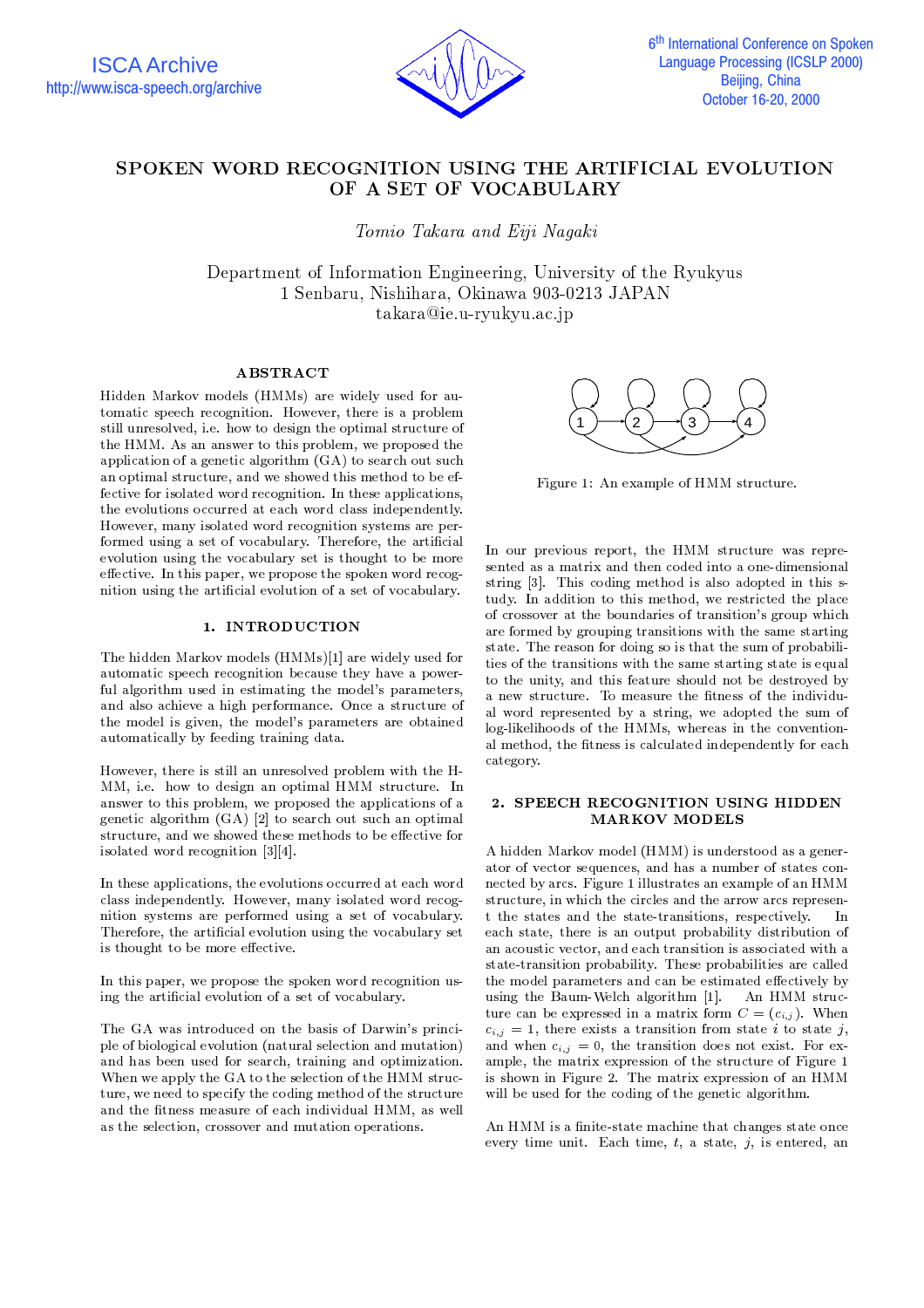|                         |   | 2 | 3 |  |
|-------------------------|---|---|---|--|
| 1                       |   |   | 1 |  |
| $\overline{\mathbf{c}}$ | 0 |   |   |  |
| 3                       | 0 | 0 |   |  |
|                         | 0 | 0 | 0 |  |

Figure 2: Matrix expression of Figure 1.

acoustic speech vector,  $y_t$ , is generated with probability density  $b_j(\mathbf{y}_t)$ . The transition from state *i* to state *j* is governed by the probability  $a_{i,j}$ . The joint probability of a vector sequence  $Y$  and state sequence  $X$ , given some model  $M$  is calculated as the product of the transition probabilities and the output probabilities:

$$
p(\mathbf{Y}, \mathbf{X}|M) = a_{x(0), x(1)} \prod_{t=1}^{T} b_{x(t)}(\mathbf{y}_t) a_{x(t), x(t+1)} \qquad (1)
$$

where  $x(0)$  is constrained to be the model entry state and  $x(T + 1)$  is constrained to be the model exit state. Eq. (1) can be rewritten in a logarithmic form  $\log p(\mathbf{Y}, \mathbf{X}|M)$ . Using the Viterbi algorithm,  $\log p(Y|M)$  can be approximated by finding the state sequence  $X$  that maximizes Eq.(1). We adopt the Viterbi algorithm to calculate the  $log$ -likelihood,  $log p(Y|M)$ .

In a spoken word recognition system using HMMs, the H-MMs for each word class are previously prepared. When a spoken word is inputted, the log-likelihoods for each HMM of a word class are calculated and the word class maximizing this value is determined as the word class of the inputted word.

We also use the log-likelihood to evaluate the fitness of the genetic algorithm. In this case, the evaluations are done for each training datum and are averaged in the word class. In order to prevent being affected by a word length, in our method, the log-likelihood of a word is divided by the word length <sup>T</sup> .

## 3. SELECTION OF AN HMM STRUCTURE USING THE GENETIC ALGORITHM

#### 3.1. Genetic Algorithm

The genetic algorithm (GA) was introduced on the basis of the principle of biological evolution (natural selection and mutation) and has been used for search, training or optimization. In this algorithm, a candidate for the solution of a problem is represented by a one dimensional string of genotype on a chromosome. The string is decoded into a phenotype and its fitness is evaluated. Individuals with higher fitness survive and individuals with lower fitness die. The procedure of the GA is as follows:

- 1 Set initial generation.
- 2 Repeat following GA operations until the terminating condition is satisfied.



Figure 3: The coding for the HMM structure.

- Fitness evaluation
- Selection
- **c** Crossover
- $\bullet$  Mutation

# 3.2. Selection of an HMM Structure

We apply the GA to search for the optimal HMM structure. We adopt the left-right (L-R) type HMM structure because with it, we can associate time with the model states in a straightforward manner[1]. For simplicity, we set the number of states to be constant in all generations. The L-R HMM structure represented by the matrix form is coded into the genotype string as shown in Figure 3.

We adopt log-likelihood as the fitness. The fitness evaluation in our method is done as follows: First, the model parameters of an HMM structure are randomly initialized and estimated by the Baum-Welch algorithm using training data. Next, the log-likelihood is calculated for each training datum using the Viterbi algorithm, in which the log-likelihood is divided by the word length as described above. The log-likelihoods of each datum are averaged in the word class. The averaged log-likelihood is used as the fitness of the HMM structure.

We set the number of states to be eight because, in our preliminary experiments, the HMM structure with eight states achieved the best score for spoken word recognition. We set 30 for the number of individuals in a generation.

In the initial condition, one of the individuals is set as a basic L-R (B-L-R) HMM structure in which  $a_{i,j} = a_{i,j+1} = 1$ ; others  $= 0$ , because the B-L-R structure achieved the highest score in our preliminary recognition experiments. The other 29 individual genotype strings are randomly gener-

For the selection, we adopt two strategies and combine them. One is the fitness-ordered strategy in which 29 candidate individuals for the next generation are selected in the following probability:

$$
P_s \propto N - i,\tag{2}
$$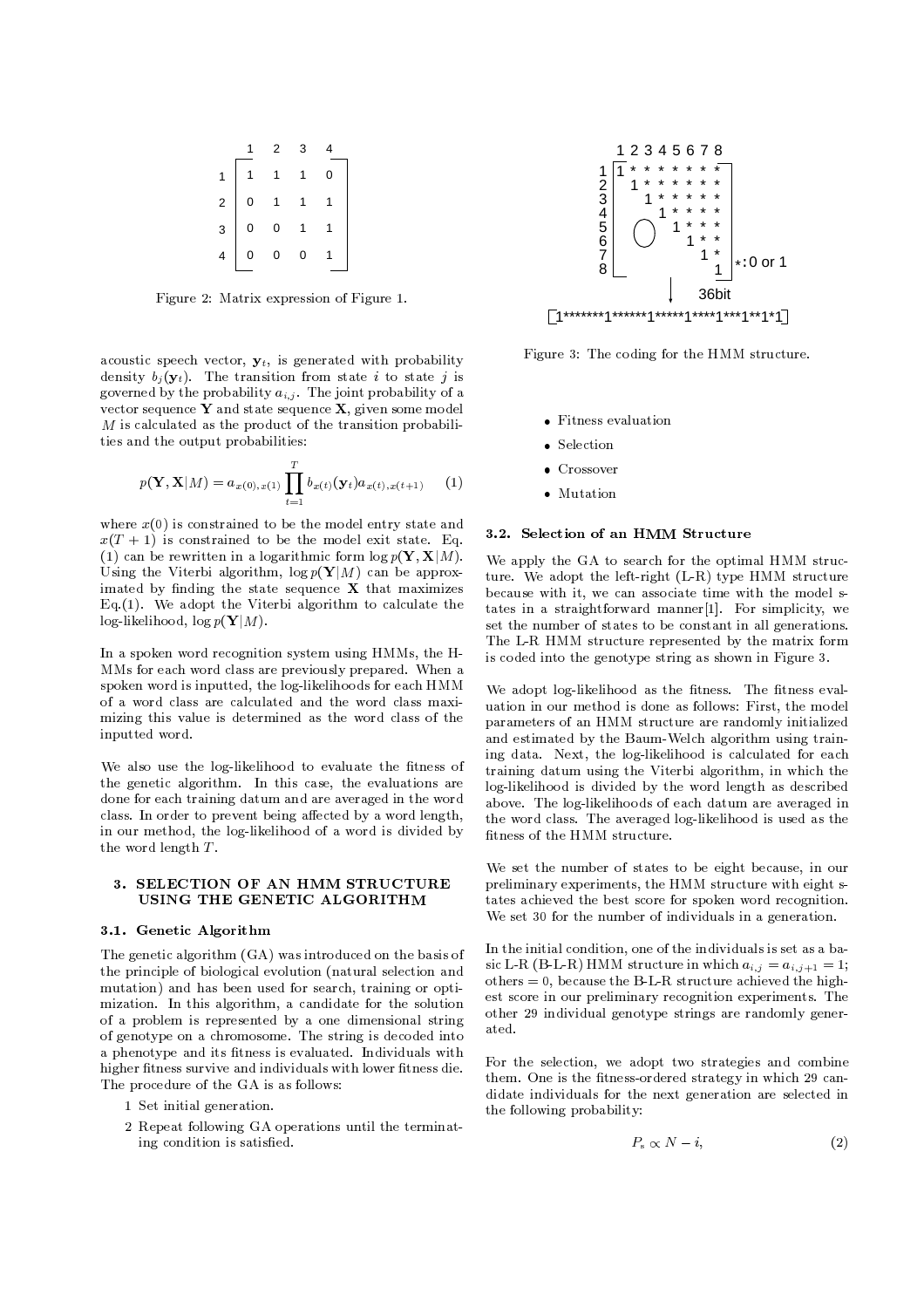where  $N$  is the population of a generation and i is the order of fitness. The other strategy is the elite-preservation strategy, in which an individual with the highest fitness always survives to be an individual of the next generation. Before the crossover, the candidates are randomly selected and paired. Then the crossover operation is done for each pair. The crossover occurs in the probability 0.6 at two points in a genotype string, and two strings are generated. For the mutation, each bit of the string is inverted in the probability 0.03.

After the GA operations are repeated 30 times (or generations), the GA procedure is terminated.

# 3.3. Method of a Set of Vocabulary

In spoken word recognition systems with limited vocabulary, a word class with the largest likelihood is selected from reference word set of vocabulary. Therefore, it is reasonable for the artificial evolution to perform using a set of vocabulary.

In a conventional system which doesn't use the set of vo cabulary, fitness is evaluated at each word class independently. Structures with the highest fitnesses are collected, and a recognition test is performed using these structures. Result is adopted as a recognition score at a generation. In the proposed method with a set of vocabulary, fitness is evaluated as a sum of the averaged log-likelihoods of each word class of a vocabulary. The recognition score at a generation is evaluated using this set of word classes' structures with the largest sum of averaged log-likelihoods. The total fitness is obtained as Eq.  $(2)$  using a order of the sum of log-likelihoods.

When we apply the genetic algorithm to the HMM, useless HMM structures may be generated in which there is no path from the initial state to the final state. We call such structures as dead structures because we can not use these structures for HMMs. In the conventional method, the dead structures are generated in the probability of one 30th, and they are weeded out in the selection. However, in the proposed method with a set of vocabulary, a set of structures of the vocabulary can not be used even when one of the structures is dead. The amount of dead structures becomes 11 ( =  $1/30$  \* 11 ) out of 30 individuals, and they are not weeded out in the selection. Therefore, we need to delete the dead structures.

The dead structure may be generated in crossover and mu tation operations. Therefore, after these operations, the system checks a generated structure. When the structure is not dead, this structure is adopted as the structure of the next generation. On the other hand, if the structure is dead, the clone of one of its parents' structures is adopted for the next generation.

### 3.4. Genetic Operations at a State

Generally speaking for HMM, sum of the transition probabilities on the arcs that start from the same state should be equal to unity. Therefore, there is some relationship among probabilities whose origins are the same. In the conven-

tional GA applications to the HMM, however, crossovers and mutations occurred at arbitrary arcs of transitions. In these methods, even if a new state with high performance is generated, its good characteristics may be destroyed by the crossover and the mutation operations. Therefore, we propose new GA operations for the HMM which is performed for a transition group with the same starting state.

In the crossover, we exchange parts of two chromosomes in a manner of state's unit, i.e. all transitions with the same starting sate are grouped to be a unit, and the unit is treated as the exchanged part. In a new method, the mutation also occurs at a state's unit, i.e. when one state is selected, the transitions that started from this state are all inverted of their existence. If a transition existed, it is deleted, and if there was no transition, a new transitions are generated.

# 4. RECOGNITION EXPERIMENT

#### 4.1. Experimental Conditions

In order to evaluate the proposed method, we performed recognition experiments. The speech data used in our recognition test are English numeral words from the database TIDIGITS[5]. For training, 11 numeral words "one" to "nine", "zero" and "oh" were uttered twice by 20 American males and 20 American females. In an open test, we used the same vocabulary of the above numeral words this time uttered by another group of 20 males and 20 females.

The speech sampling rate is 10kHz, and overlapping sections of 25.6ms of speech weighted by the Blackman window are analyzed every 10ms to give FFT power spectra. The power spectra are transformed to FMSs[6], which are the Fourier transforms of Mel Sone spectra whose frequency axes are warped to be the mel scale and magnitude-axes are warped to be the sone scale. Three dimensional vec tors, whose components are second to fourth components of the FMS, are used as the feature vectors. For code-book generation, we use the clustering algorithm[7] in which the FMS-space is repeatedly divided into two sub-spaces, obtaining cluster centers which minimize the estimation error at each sub-space. The code-book size is 64.

In order to compare to the proposed method, we performed two recognition tests. One is a method without the GA using the B-L-R structure. Resulting recognition scores were 96.6% for the training data set in the closed test and 94.1% for the test data set in the open test. These recognition scores are cited in the following graphs.

#### 4.2. Experiment on the Set of Vocabulary

We show here results of recognition experiments which were done to study the effectiveness of the evolution for the set of vocabulary. The experiments were performed three times by changing the seeds of random numbers. The average of these results at each generation is shown in Fig. 4 where the horizontal axis represents the generation and the vertical axis represents the recognition score. The graph shows the highest score of the vocabulary set at each generation. The solid line shows the result of the pro-